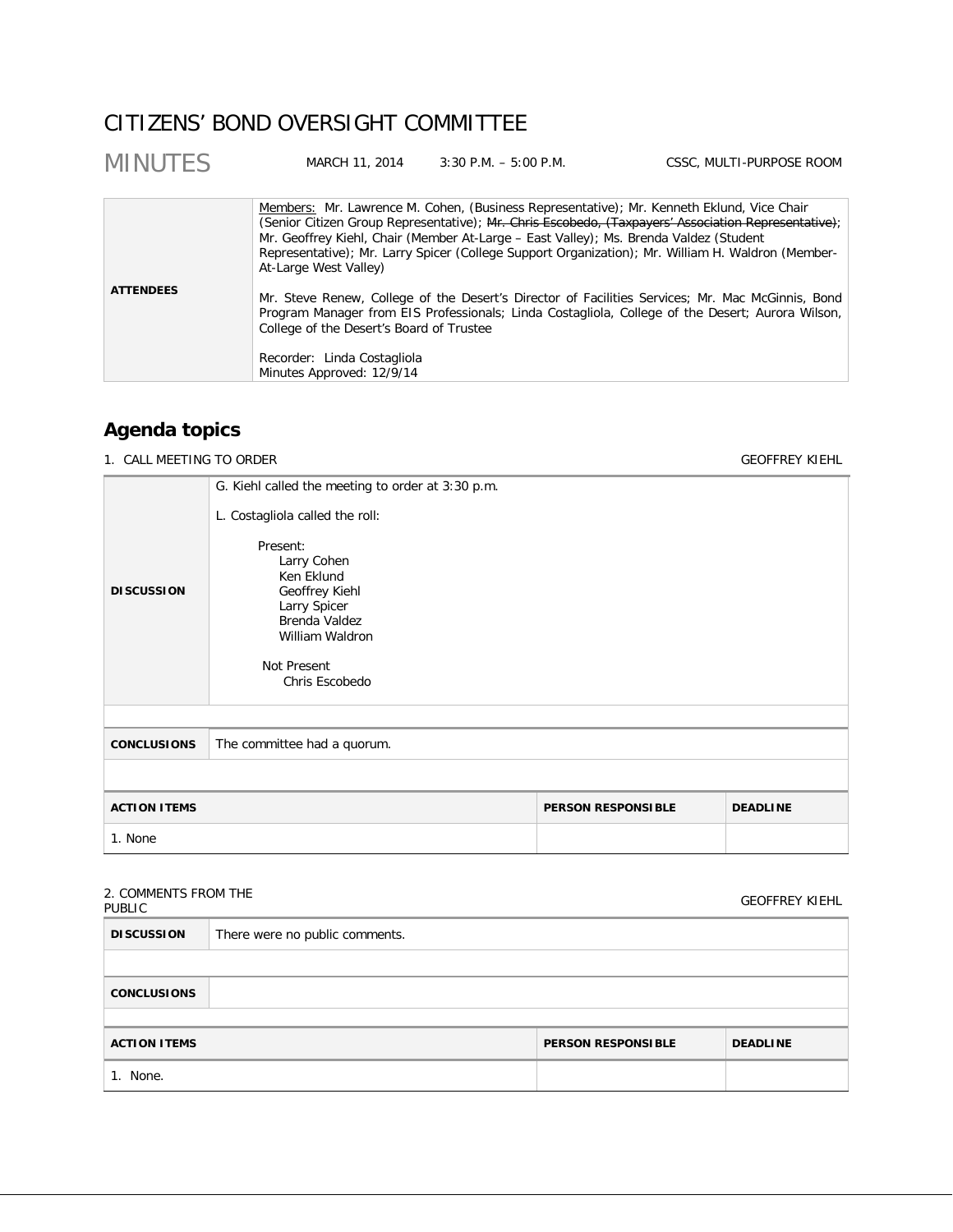#### 3. APPROVAL OF MINUTES

|  | <b>GEOFFREY KIEHL</b> |
|--|-----------------------|
|  |                       |

| <b>DISCUSSION</b>                                                                   | January 14, 2014 meeting minutes were not available. |  |  |
|-------------------------------------------------------------------------------------|------------------------------------------------------|--|--|
|                                                                                     |                                                      |  |  |
| <b>PERSON RESPONSIBLE</b><br><b>DEADLINE</b><br><b>ACTION ITEMS</b>                 |                                                      |  |  |
| 1. Add item to the agenda for June 10, 2014 Meeting<br>Linda Costagliola<br>6/10/14 |                                                      |  |  |

#### 4. INFORMATION STEVE RENEW STEVE RENEW STEVE RENEW STEVE RENEW STEVE RENEW STEVE RENEW STEVE RENEW STEVE RENEW

| <b>DISCUSSION</b>   | S. Renew reviewed with the committee information on the IRS Audit from Counsel. IRS penalized the<br>college \$229,984.00 for not spending 85% of bond series C by December 2012. The college came out<br>better than expected. The original penalty was half a million dollars. |                           |                 |
|---------------------|----------------------------------------------------------------------------------------------------------------------------------------------------------------------------------------------------------------------------------------------------------------------------------|---------------------------|-----------------|
|                     |                                                                                                                                                                                                                                                                                  |                           |                 |
| <b>CONCLUSIONS</b>  | This matter is now closed. The funds will come out of the District's general fund.                                                                                                                                                                                               |                           |                 |
|                     |                                                                                                                                                                                                                                                                                  |                           |                 |
| <b>ACTION ITEMS</b> |                                                                                                                                                                                                                                                                                  | <b>PERSON RESPONSIBLE</b> | <b>DEADLINE</b> |
| 1. None.            |                                                                                                                                                                                                                                                                                  |                           |                 |

#### 5. BOND PROJECTS UPDATE & BOND PROJECT FINANCIAL

REPORT MAC MCGINNIS & STEVE RENEW **DISCUSSION** M. McGinnis and Steve Renew reviewed the following items from a PowerPoint presentation: **Project Status Reports – Current Projects:** Central Campus Redevelopment (Project in Design) Architect: LPA Architects Construction Manager: ProWest Project Square Footage: 66,526 sq. ft. Construction Start: Summer 2014 Targeted Completion: Spring 2016 Total Project Budget: \$37,550,000 Project Update: • Alternative concepts for Building C prepared by Architect as requested by Administration in review • Conference call scheduled for 3/3/14 to discuss options Sustainable Features: Will be minimum LEED Silver certified Complete renovation of 4 buildings (Liberal Arts, Administration, Hilb and Building C) and the central campus fountain plaza (Courtyard). The renovations will prepare spaces to consolidate all administrative functions together and return the Hilb Learning Resource Center/Library to its central role as a research, study and tutoring facility. West Valley Campus - Palm Springs (Project in Design) Architect: HGA Architects Construction Manager: Sundt Construction Project Square Footage: 50,000 sq. ft. (Phase I) Construction Start: Fall 2013 Targeted Completion: Fall 2014-2015 Total Project Budget: \$43,000,000 Project Update: • This project is on hold. Studies are being done in order to move forward Sustainable Features: • This project is on hold. Indio Education Center (Project in Construction) Architect: gkkworks Construction Manager: gkkworks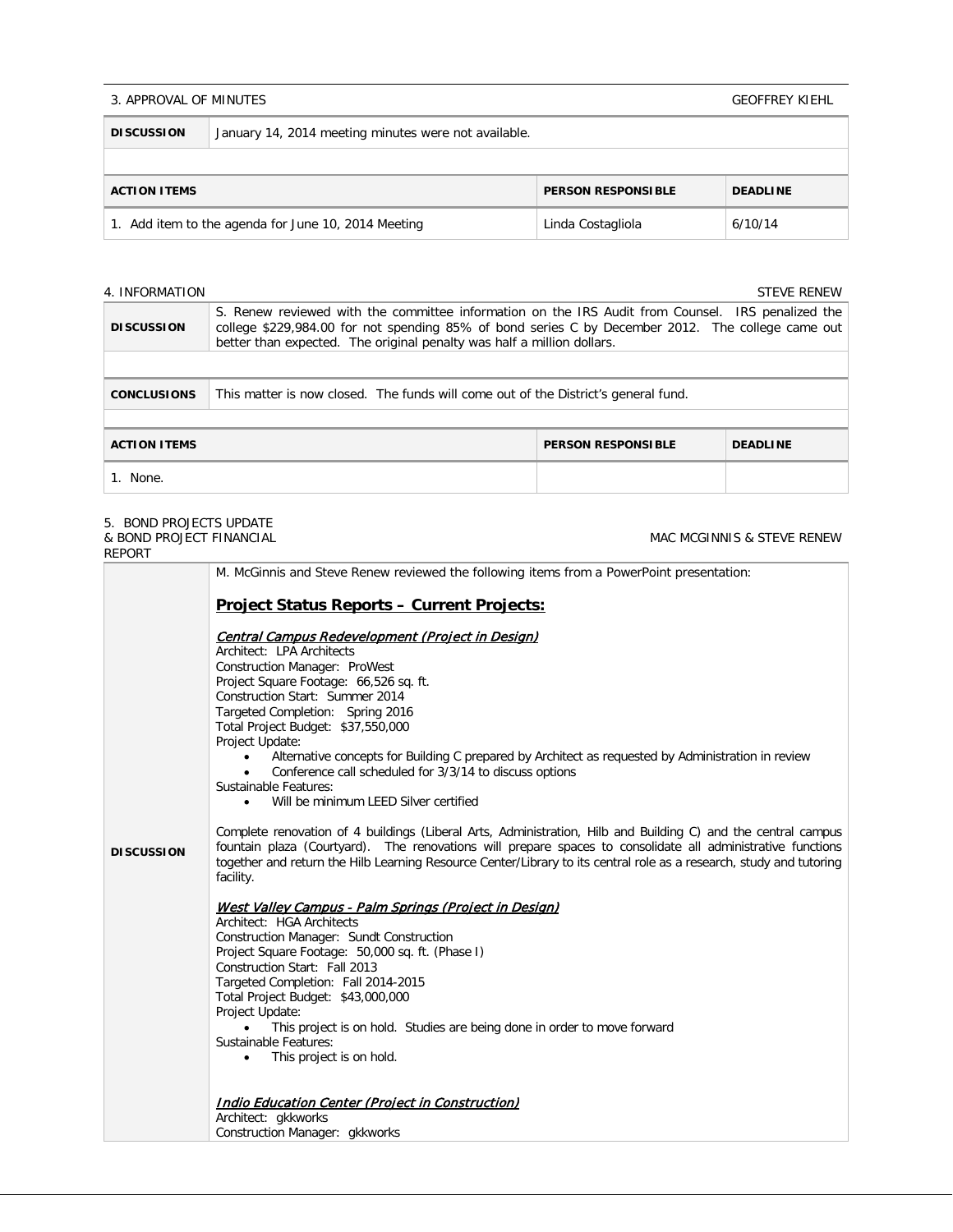Project Square Footage: 40,000 sq. ft. Construction Start: Fall 2012 Targeted Completion: Spring 2014 Total Project Budget: \$23,000,000 Construction Budget: \$16,000,000 Expenditures to Date: \$20,000,644 Project Update:

- FF&E completed 2/21/14 (exception: corridor benches on backorder)
- Landscape completed 2/22/14
- Building final clean completed 2/23/14
- Opened for classes 2/24/14
- Retail space is vacant currently looking for leasing opportunities

Sustainable Features:

- Will be minimum LEED Silver certified
- Architectural environmental control
- Public transportation

New 3 story building in Indio with classrooms, administration, offices, and commercial retail space. It will provide permanent school space for the COD Indio classes that are currently being held in leased space, and will allow for additional science and laboratory classes that are so impacted at the Palm Desert campus.

There was a few questions regarding enrollment; Did enrollment meet the college goals for this location? How many students enrolled? Was there a drop in enrollment from moving to this location from the location on Monroe Street? S. Renew will need to find out this information and report back.

#### Athletic Facilities (Project in Construction)

Architect: LPA Architects Construction Manager: ProWest Project Square Footage: 26,840 sq. ft. Construction Start: Fall 2012-2013 Targeted Completion Phase 1: Summer 2014 Targeted Completion Phase 2: Fall 2014 Total Project Budget: \$23,115,238 Construction Budget: \$19,081,410 Expenditures to Date: \$16,329,596 Project Update:

Gymnasium

- North canopy shoring removed
- MEP rough-in at north canopy commenced
- Metal stud framing soffit at north canopy continues
- Metal stud framing walls at locker rooms continues
- MEP rough-in at locker rooms commenced
- Air handling unit-1 set at low roof
- Demolition of existing gym

Fitness Center

- Completed flooring at Multi-Purpose rooms 2 and 3
- Completed HVAC controls and MEP functional operations

Sustainable Features:

Will be minimum LEED Silver certified

New gymnasium, team rooms, restrooms, shower/locker rooms and maintenance facilities for the Physical Education and Athletics programs, as well as renovation of an initial structure to accommodate weight training, multipurpose rooms and faculty/staff offices for the Physical Education and Athletics programs for the campus. New tennis facilities and athletics quad.

#### Visual Arts (Project in Construction)

Architect: Perkins & Will Construction Manager: Gilbane Project Square Footage: 13,710 sq. ft. Construction Start: Spring 2013 Targeted Completion: Summer 2014 Total Project Budget: \$8,515,353 Construction Budget: \$6,075,000 Expenditures to Date: \$6,693,047 Project Update:

- Data patch cords received for District installation
- Meeting held with dean to discuss coordination of move from existing Art building to new Art building
- Furniture keys received and transmitted to District
- Correction of punch list items by contractors continues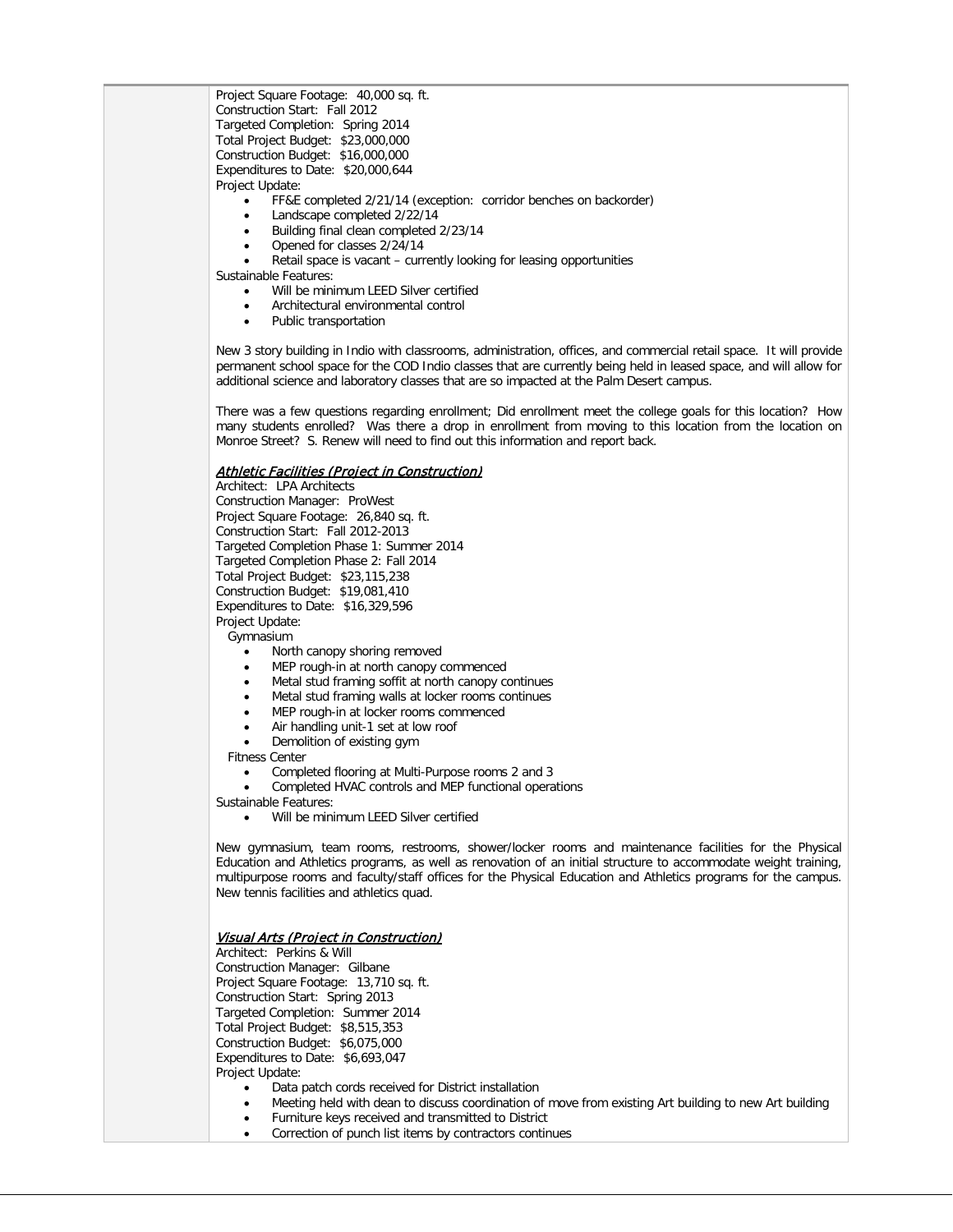- AC striping complete
- Removal of CM or IOR trailer from laydown area complete

Sustainable Features:

Will be minimum LEED Silver certified

New building with offices, a multi-purpose classroom, new lab space for 2D art, photography, ceramics & screen printing classes, a wood shop, and a large outdoor yard for kilns and 3D art. It will allow the Art programs to relocate into spaces designed specifically for these programs.

### Applied Sciences (Project in Construction)

Architect: HGA Architects Construction Manager: Gilbane Project Square Footage: 21,741 sq. ft. Construction Start: Summer 2013 Targeted Completion: Summer 2014 Total Project Budget: \$12,381,000 Construction Budget: \$8,781,000 Expenditures to Date: \$5,802,982 Project Update:

Ag Building

- Restoration of Landscape continues
- Installation of pendant lighting in classrooms continues
- Installation of new electrical panel continues
- Installation of fire alarm devises commenced
- Applied Sciences Building
	- Erection of steel structure continues
	- Drypacking of beam pockets commenced
- Sustainable Features:
	- Will be minimum LEED Silver certified

This project encompasses both the Agricultural Sciences, which will be renovated along with a new Greenhouse and Lath House, and a new Applied Sciences building that will be home to the HVAC, Drafting, Construction Technology, Natural Resources, classrooms and Labs. The Dean and Facility offices will also be in this building.

#### Child Development Center (Project in Construction)

Architect: HMC Architects Construction Manager: None Project Square Footage: 10,314 sq. ft. Construction Start: Summer 2013 Targeted Completion: Spring 2014 Total Project Budget: \$5,924,000 Construction Budget: \$4,640,078 Expenditures to Date: \$3,961,620 Project Update:

- Application of plaster brown coat commenced
- Installation of casework commenced
- Installation of t-bar system commenced
- Planning for electrical tie-in to main electrical feed continues
- Coordination with SCE for removal of existing transformer continues
- Installation of interior finishes continues
- Installation of HVAC and plumbing systems complete
- Interior paint complete
- Installation of electrical panels and pulling conductor complete
- Installation of outlets and cover plates complete
- **Exterior insulation completed**
- Plaster scratch coat completed

Sustainable Features:

• Will be minimum LEED Silver certified

#### **Stagecraft Shop (Project in Design)**

Architect: PMSM Architects Construction Manager: None Project Square Footage: 3,346 sq. ft. Construction Start: Fall 2013 Targeted Completion: Spring 2014 Total Project Budget: \$2,135,000 Construction Budget: \$1,610,773 Expenditures to Date: \$1,194,018 Project Update: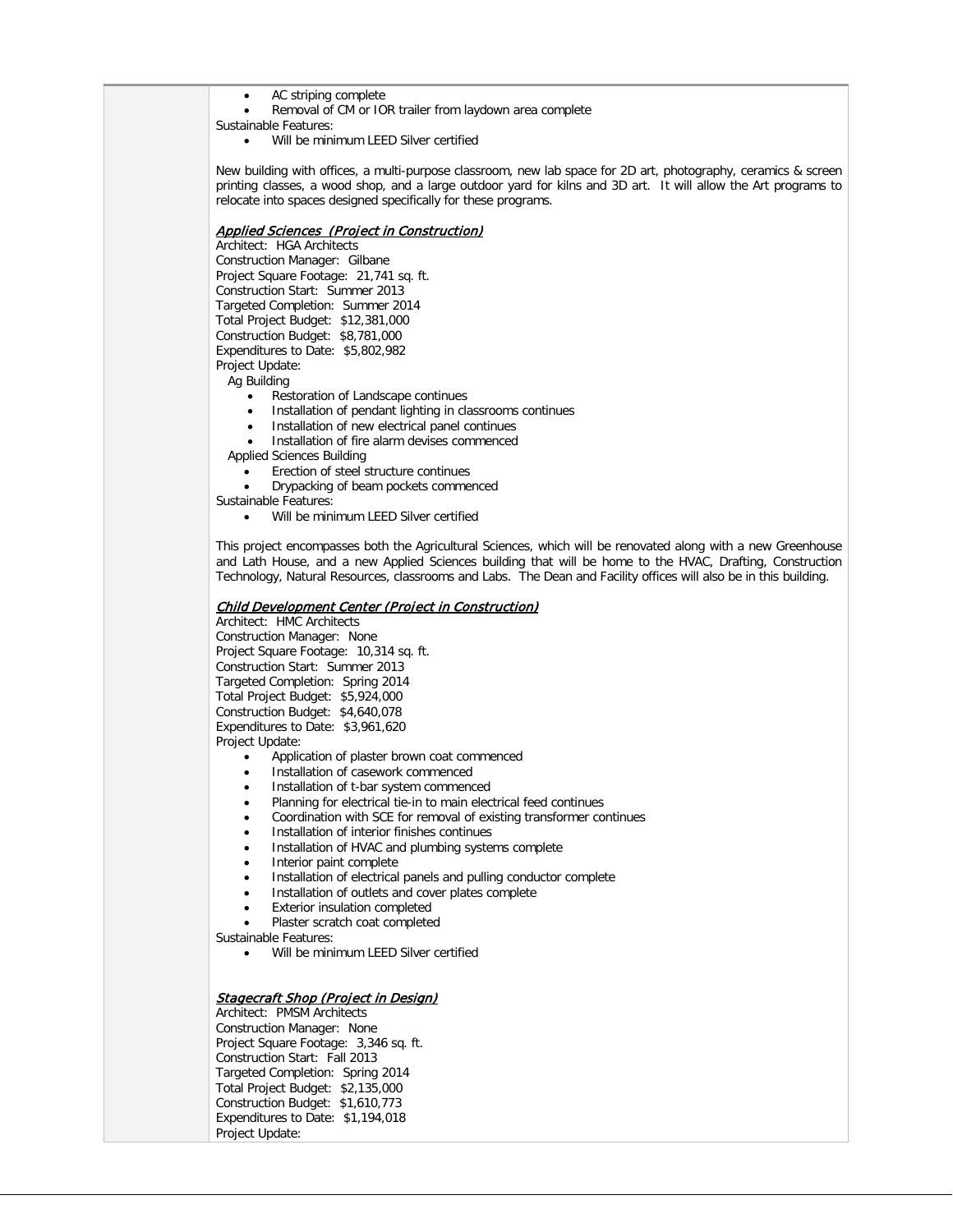- BAS cabling and panel installation continues
- Access control cabling continues
- ADA sidewalk improvements continue
- Hydronic pipe installation, pipe insulation and testing continue
- Canopy foundation layout and imbed placement complete
- Interior electrical connections and installation of lighting continue
- Building exterior complete

New facility that directly supports Theatre Arts functions held on campus. Spaces include a scenery workshop, full costume shop, makeup studio with cast changing facilities, and music/vocal practice rooms. This is a premanufactured facility.

#### Wayfinding (Project in Construction)

Architect: PMSM Architects Construction Manager: None Project Square Footage: Exterior Site Work Construction Start: Summer 2013 Targeted Completion: Spring 2014 Total Project Budget: \$500,000 Construction Budget: \$395,300 Expenditures to Date: \$420,509 Project Update:

- Cleaning of laydown yard to complete 3-7-14
- Signs for incomplete projects to be stored for future installation
- Re-bid of ADA signs in review

#### **4 Week Look Ahead Schedule for 02/26/14 to 03/26/14**

This information was provided so that everyone could see what is going to happen over the next four weeks on the campus.

### **Financial Report**

Project Allocations Budget

- Completed Projects: Bond + Other Budget: \$114,843,061
- Bond + Other Expenses: \$114,843,061 • Current Projects – Ongoing: Bond + Other Budget: \$254,318,718 Bond + Other Expenses: \$154,357,101 Balance: \$99,961,617
- Future Projects: Bond + Other Budget: \$32,200,000 Bond + Other Expenses: \$16,052 Balance: \$32,183,948
- **Contingency** 
	- Bond + Other Budget: \$1,746,700
- Bond Management & Other Fees: Bond + Other Budget: \$24,649,879 Bond + Other Expenses: \$22,553,488 Bond Balance: \$2,096,391
- Total Summary of Projects Bond + Other Budget: \$427,758,358
- Total Summary of Projects Bond + Other Expenditures: \$291,769,702
- Total Summary of Projects Bond + Other Balance: \$135,988,656
- Funding Sources: Bond Series "A" - \$65,000,000 Bond Series "B" - \$57,850,000
	- Bond Series "C" \$223,648,444 State - \$3,144,000 RDA - \$38,634,900 Interest - \$30,000,000 Refunding - \$7,500,000 Foundation - \$400,000 Rebates - \$1,331,031 Surety - \$249,984
	- TOTAL Funding Sources: \$427,758,358 • Deferred Projects
		- Total Deferred Projects: \$47,013,440